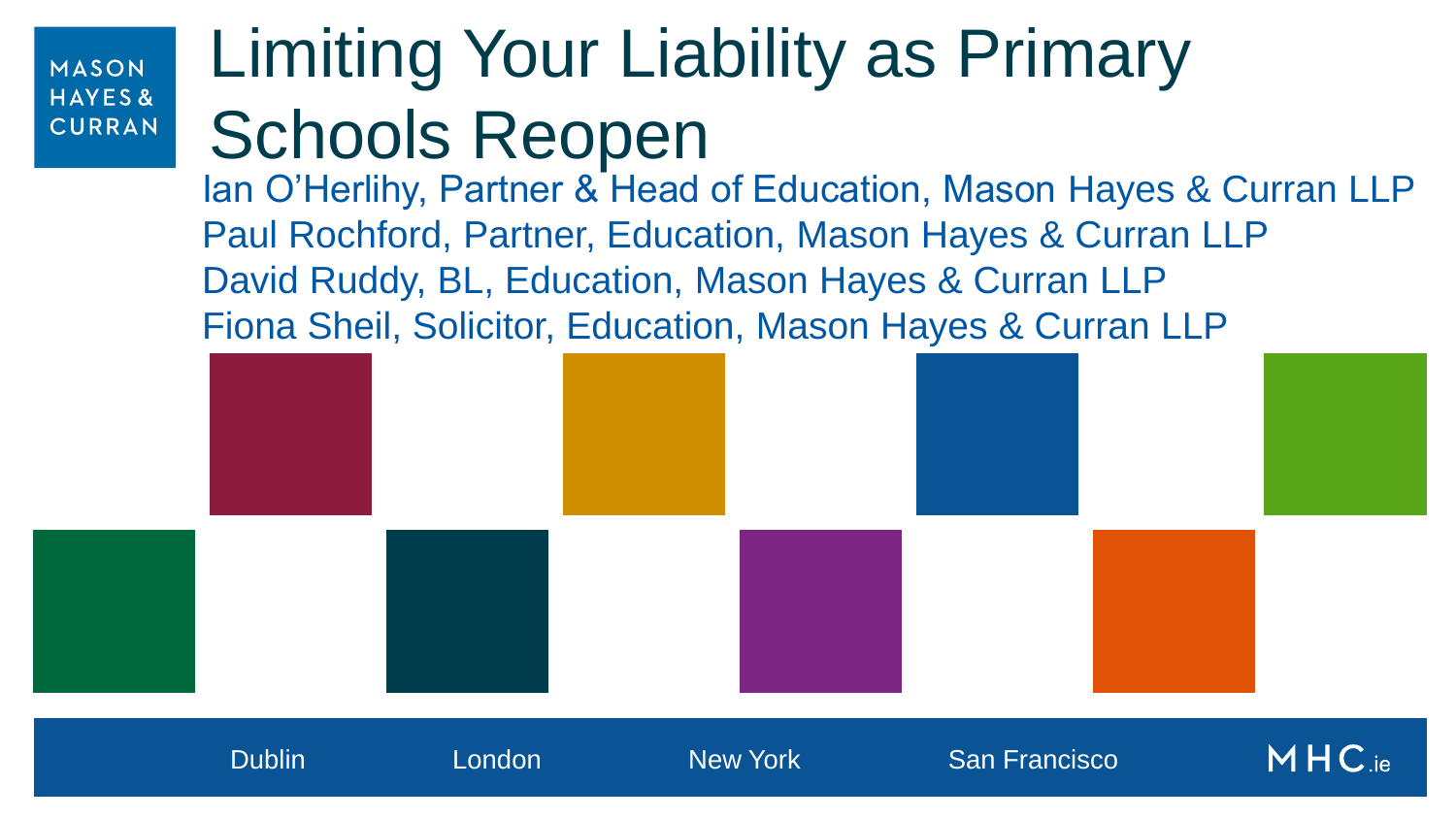### The Roadmap

DES Guidance/Supports

16 publications

Circulars /induction programmes

 Information notes Live documents Updated 19 August

| An Roinn Oideachais<br>agus Seileanna<br>Department of<br>Hducation and Skills |  |
|--------------------------------------------------------------------------------|--|
| <b>Reopening Our Schools</b>                                                   |  |
| The Roadmap for the Full Return to School                                      |  |
| 27th July 2020                                                                 |  |
|                                                                                |  |
|                                                                                |  |
|                                                                                |  |
|                                                                                |  |

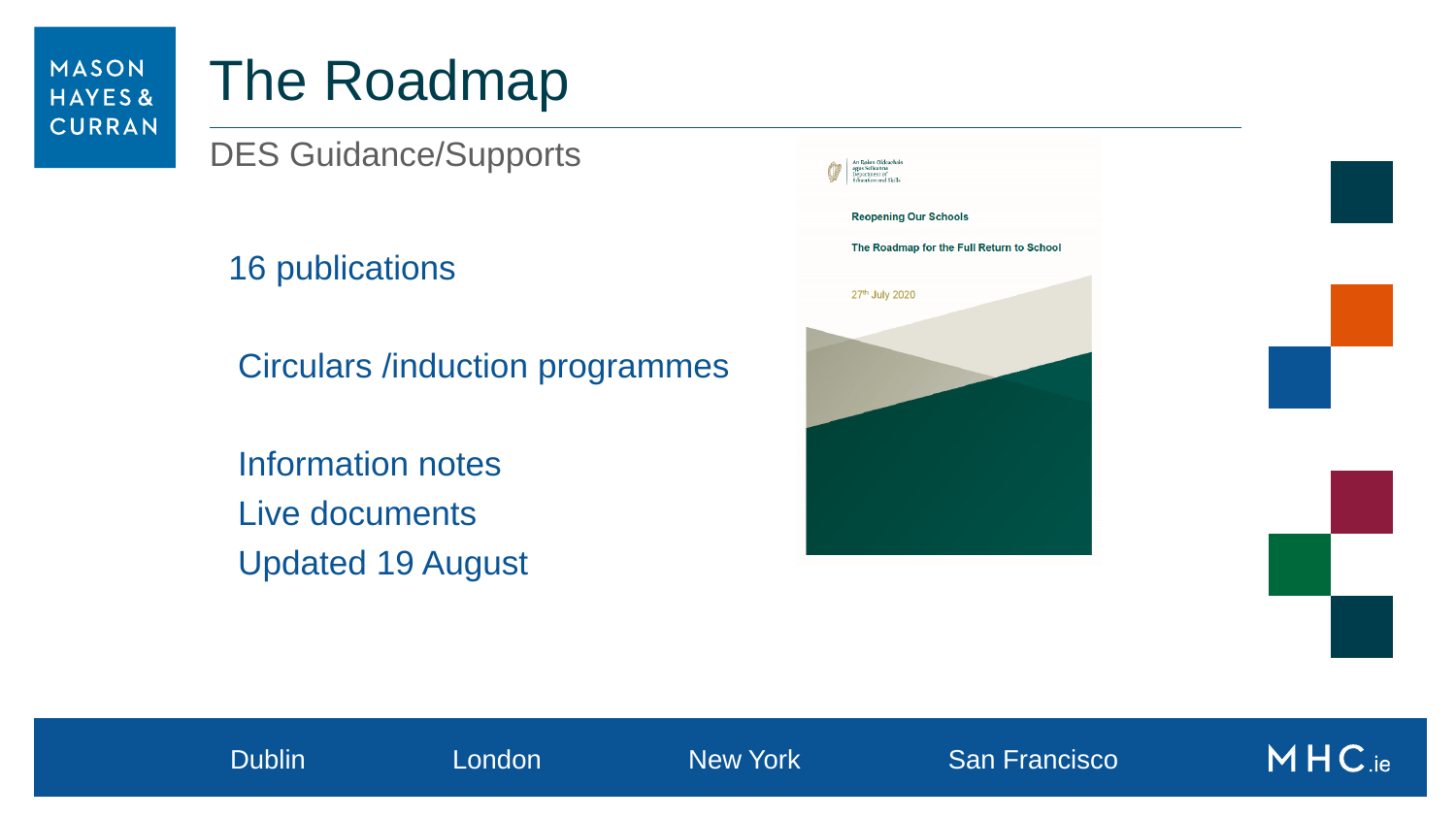COVID-19 Response Plan for the safe and sustainable reopening of Primary and Special Schools

- Response Plan
- Update Safety & Risk Assessment
- **Lead Worker Representative**
- Access to the School & Contact Log
- Hygiene & Cleaning
- Dealing with a suspected case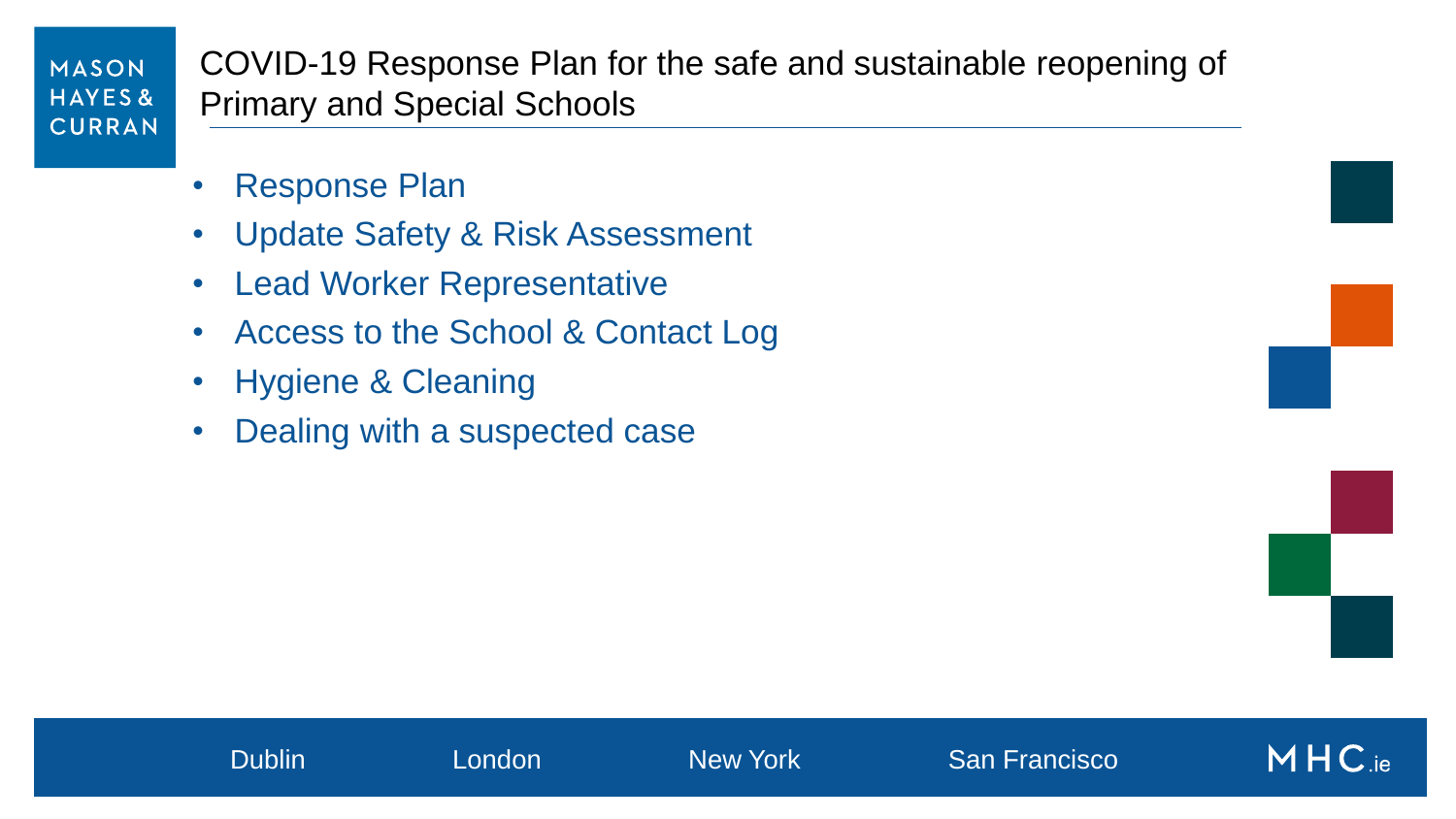#### MASON Have BOM Ratified? HAYES& **CURRAN**

- Adopted the Response Plan for the safe and sustainable reopening of Primary and Special schools
- Read & adopted the COVID-19 Policy Statement
- Read and adopted the COVID-19 Risk Assessment
- Read and adopted the Cleaning Plan?



 $MHC_{\rm ie}$ 

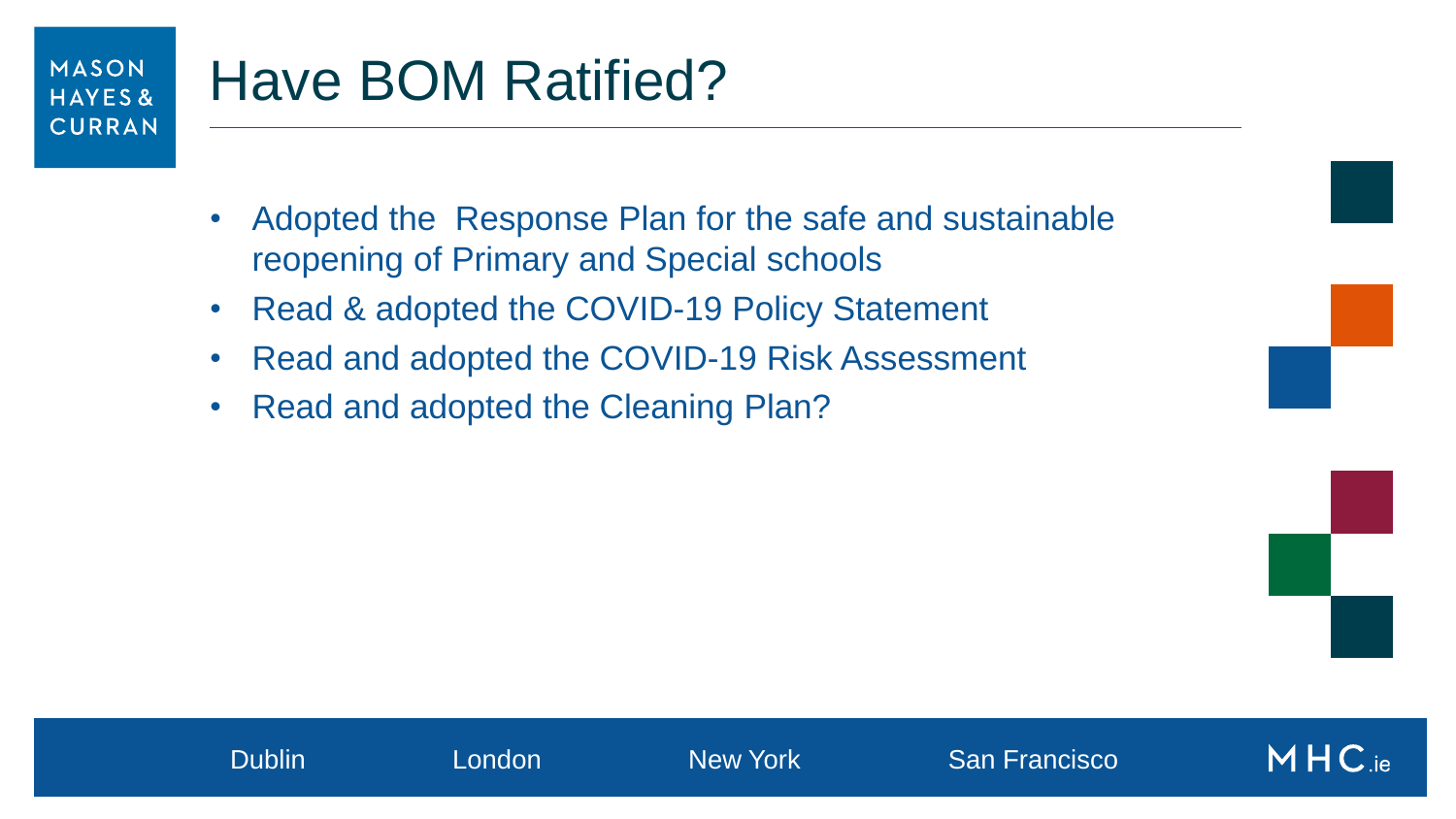### COVID-19 Workplace Inspection

What to expect

- 1. Has a COVID-19 Response Plan been prepared?
- 2. Did staff receive induction training?
- 3. Are adequate COVID-19 control measures in place?
- 4. Has a worker representative been appointed?

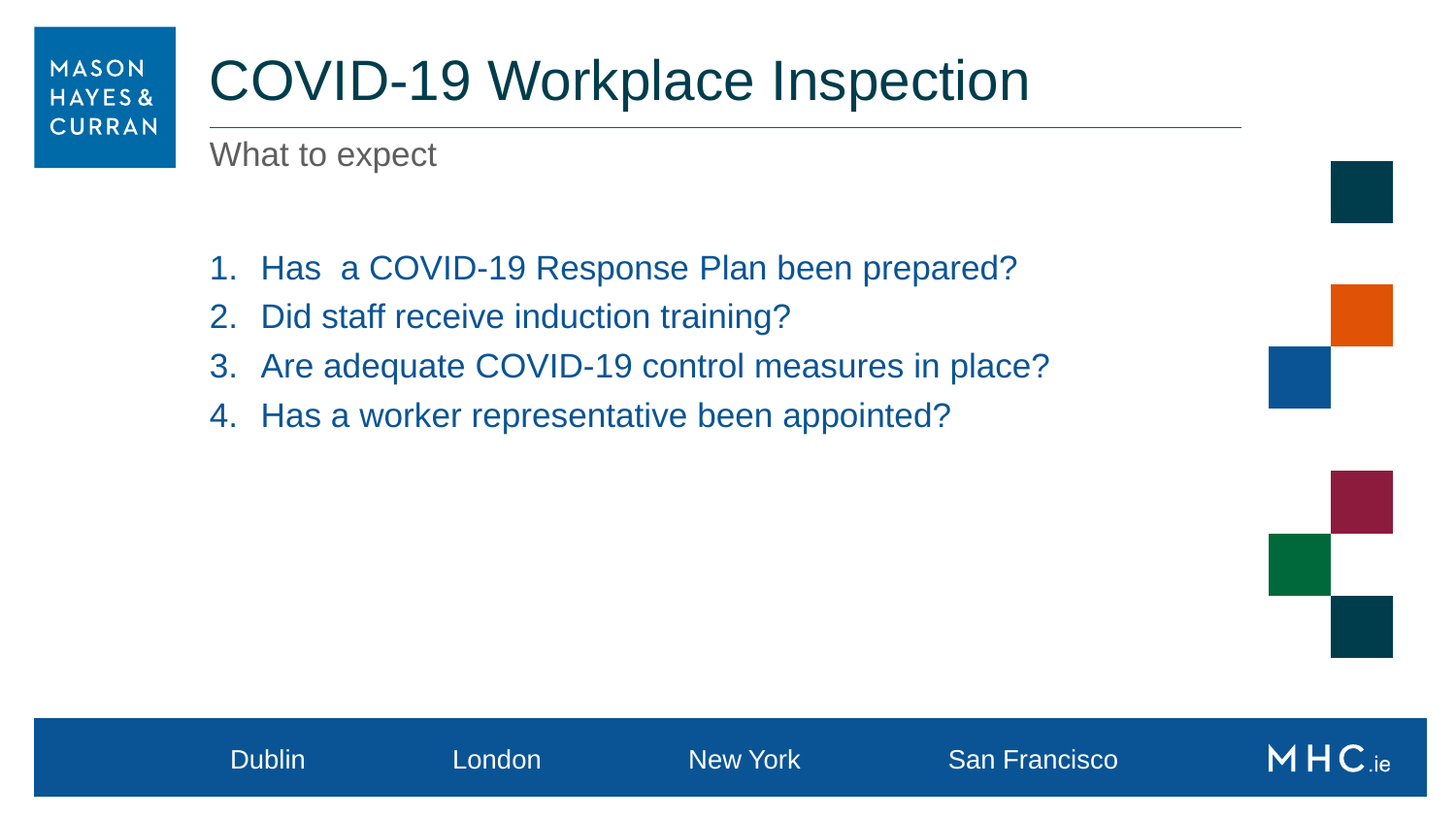### Lead Worker

- BOM/Principal look for volunteer
- 30 staff+ Assistant
- Under 30 Deputy
- Induction training (DES)
- What if conflict between Lead Worker & Management?



MHC.ie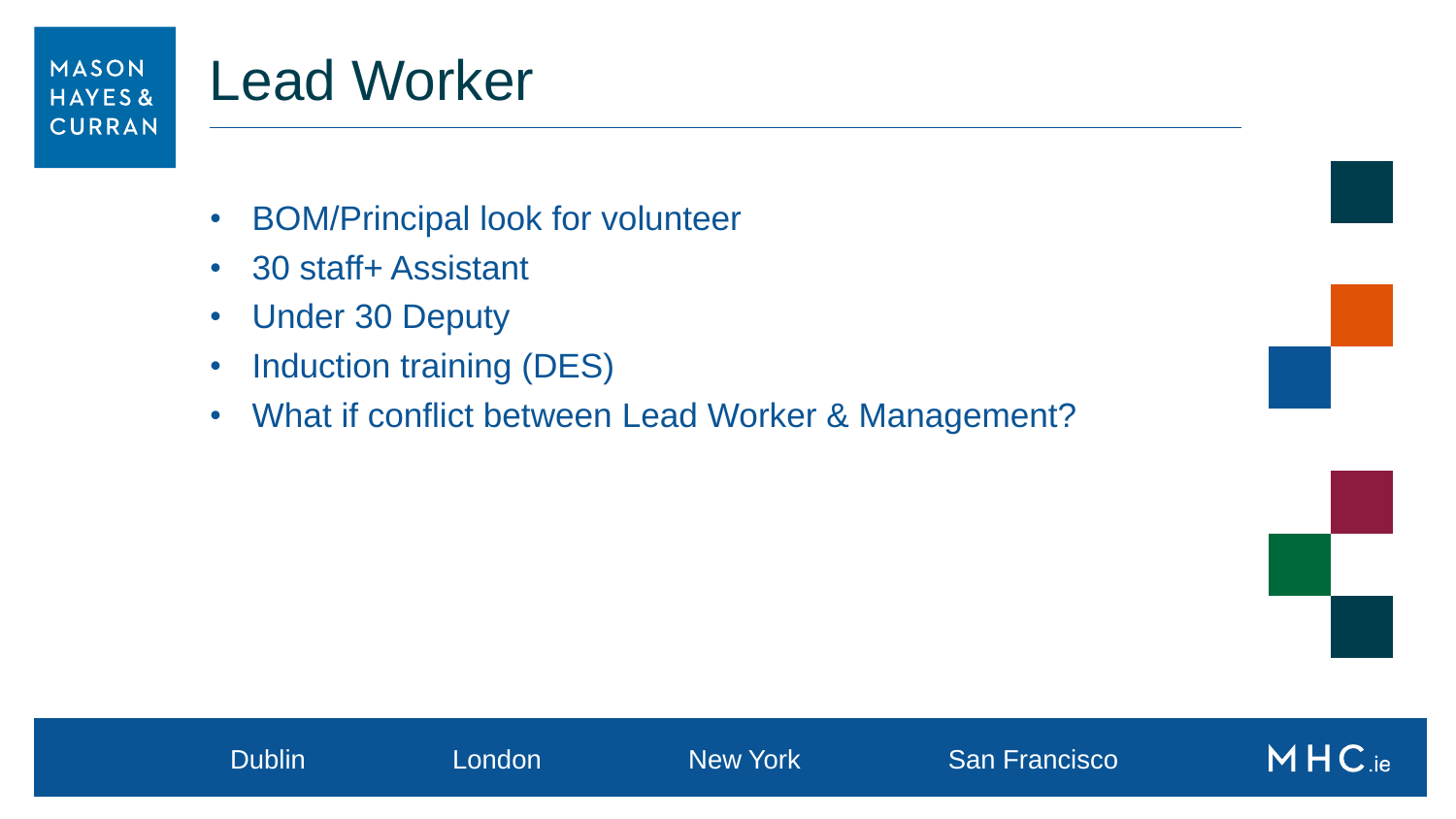# Cleaning & Hygiene

Contracts/Amendments?

- Terms and conditions
- Cleaners Return to school induction/cleaning induction
- Contract cleaners
- Caretakers

MHC.ie

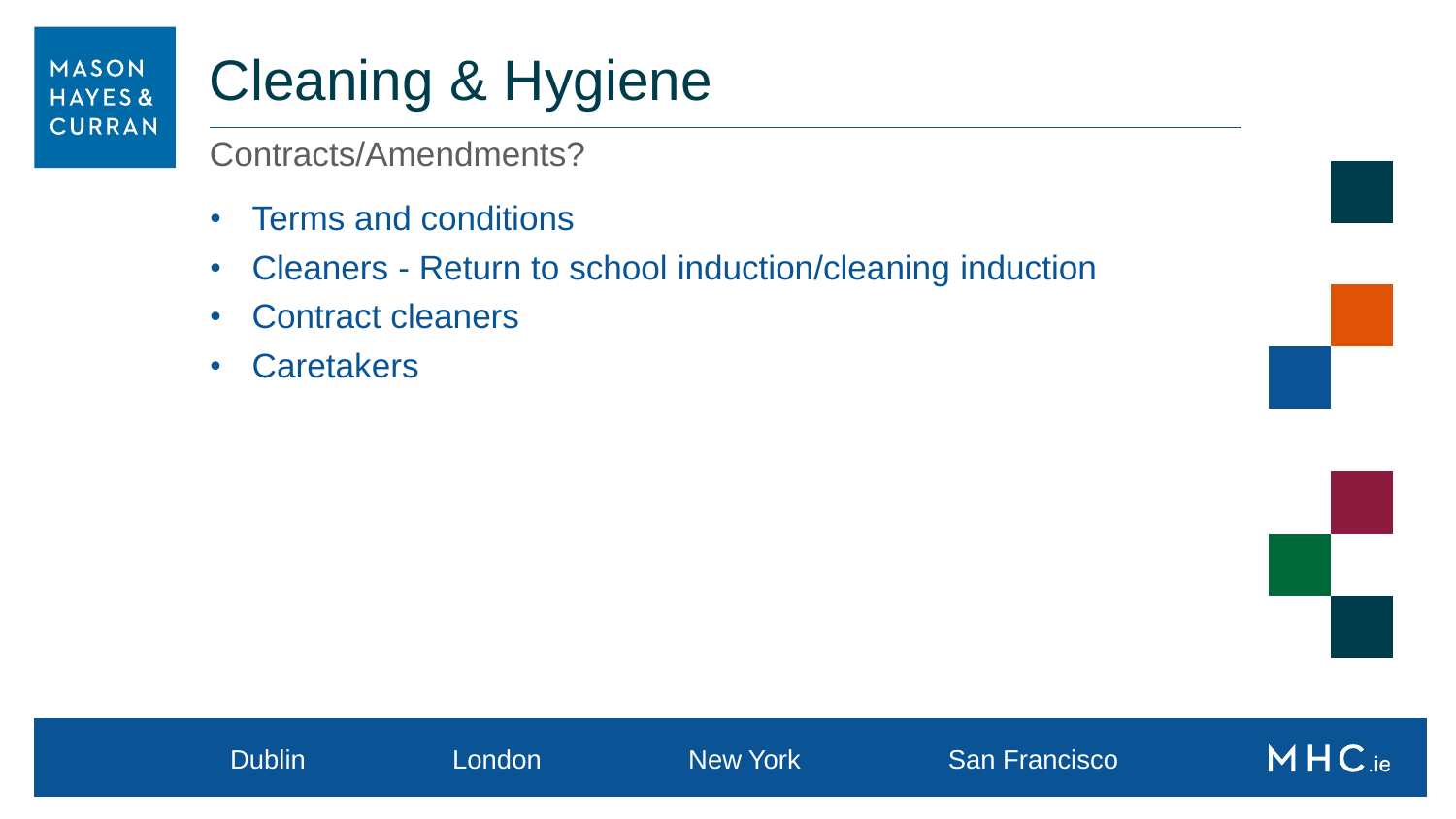### Dealing with a Suspected Case

Contact Tracing -Data protection considerations-Access

- Isolation area
- Isolating a person
- Arranging for the person to leave the school
- **Follow up**

MASON

HAYES&

**CURRAN** 

- **Cleaning**
- Have you rehearsed a scenario?
- [https://www.dataprotection.ie/en/news-media/data-protection](https://www.dataprotection.ie/en/news-media/data-protection-implications-return-work-safely-protocol)[implications-return-work-safely-protocol](https://www.dataprotection.ie/en/news-media/data-protection-implications-return-work-safely-protocol)

Dublin London New York San Francisco



 $MHC_{ie}$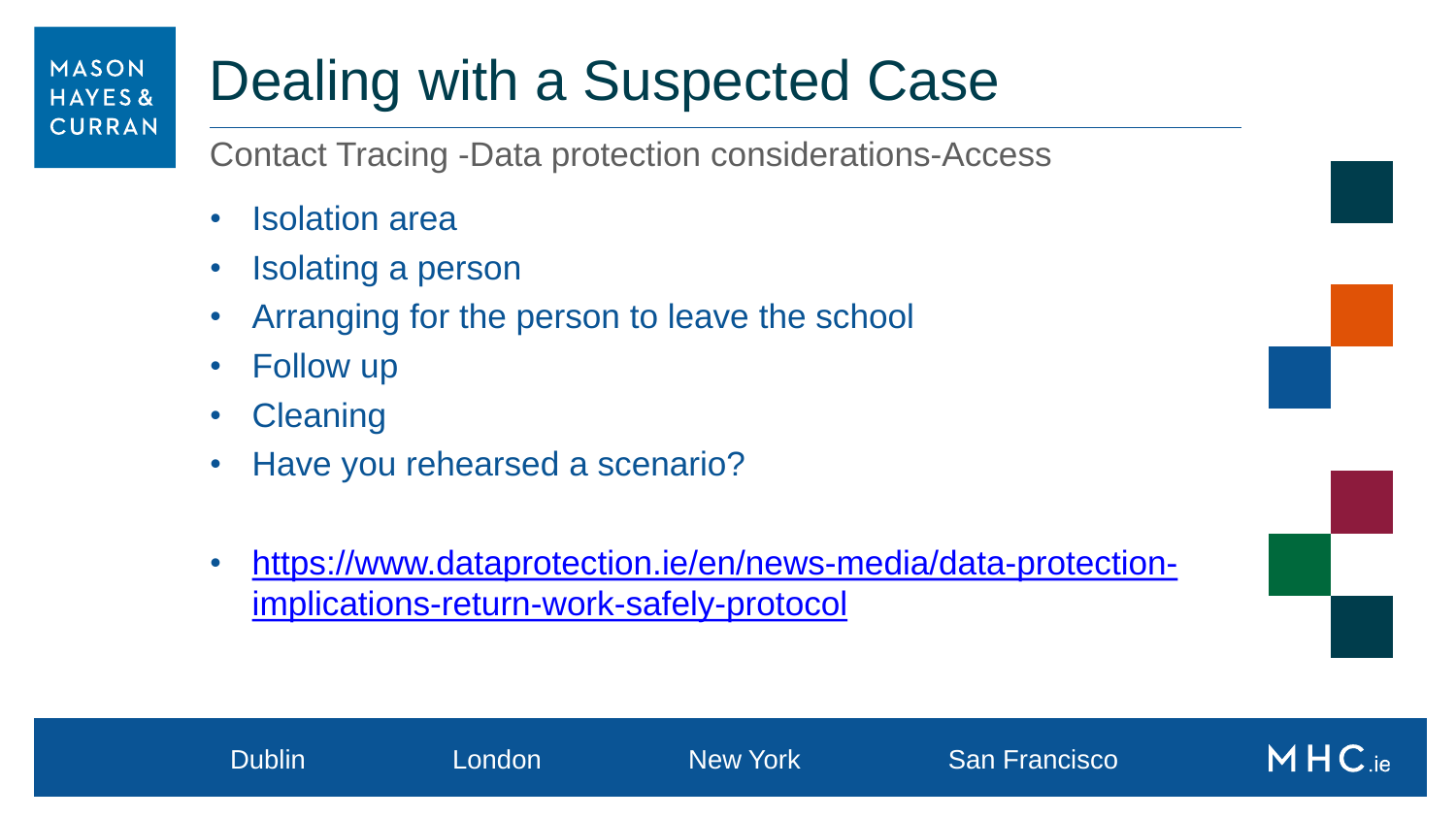### Indemnity- Insurance

- Yes if;
- Following guidance + Reasonable precautions
- 3rd party premises
- Licence agreement
- Risk assessment/Control measures
- Formal agreement about cleaning

 $MHC_{\text{.ie}}$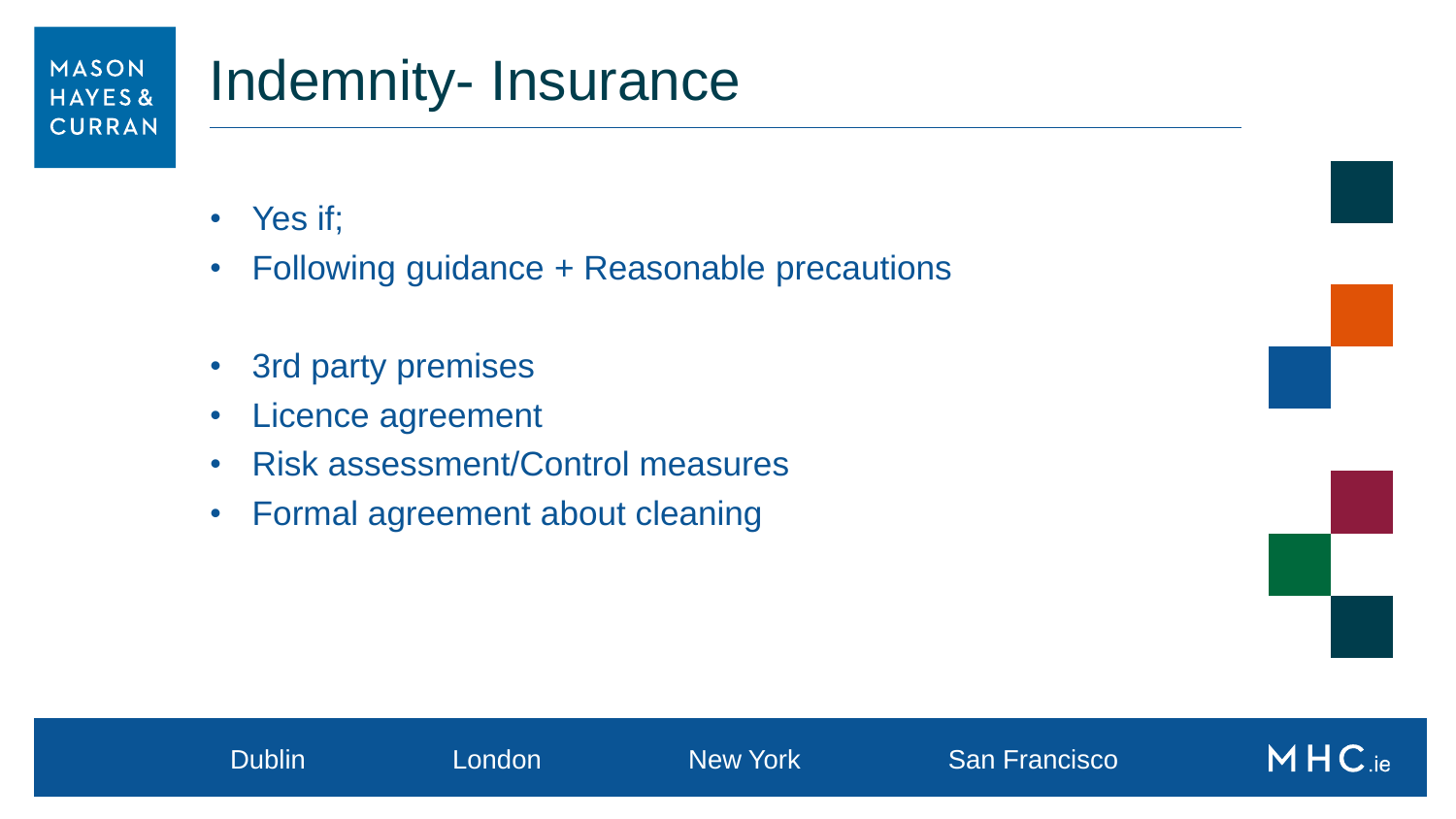# Physical Distancing

- Masks for under 13 not recommended
- No social distancing- Infants-2<sup>nd</sup> class
- Vulnerable pupils
- Staff
- Face coverings; (School Policy)
- Masks v Visors v Snoods
- Can you ask for letter from GP as to why face covering cannot be worn?
- PPE –Intimate care/First Aid



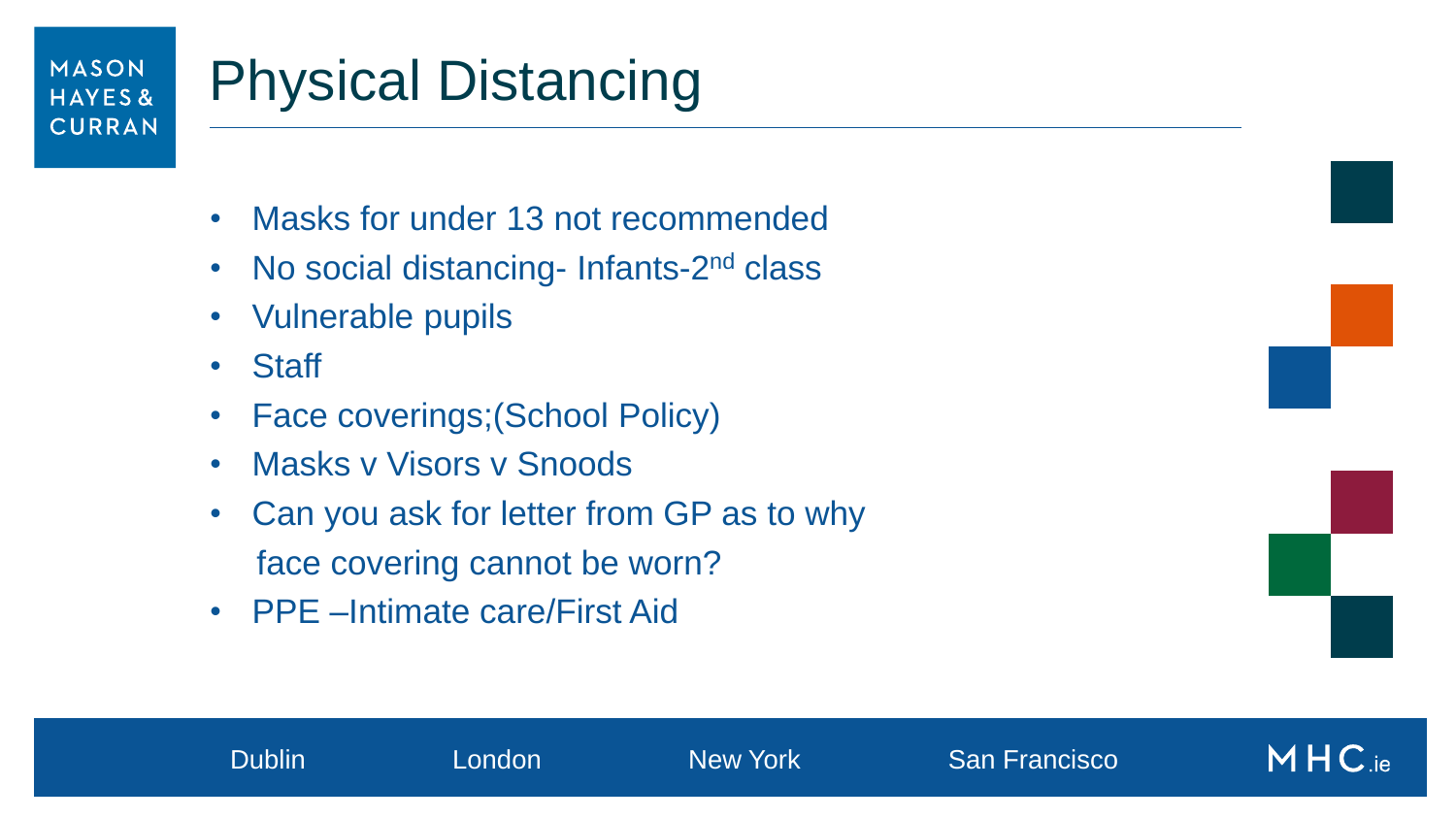### International Experience

How Primary schools are coping in;

- Denmark reopened April 15<sup>th</sup>
- Positive experience
- Pods
- Outside classes
- Handwashing every 1.5 hours
- Communication critical
- Israel May 17th
- Poor experience –Lack of planning

Dublin London New York San Francisco

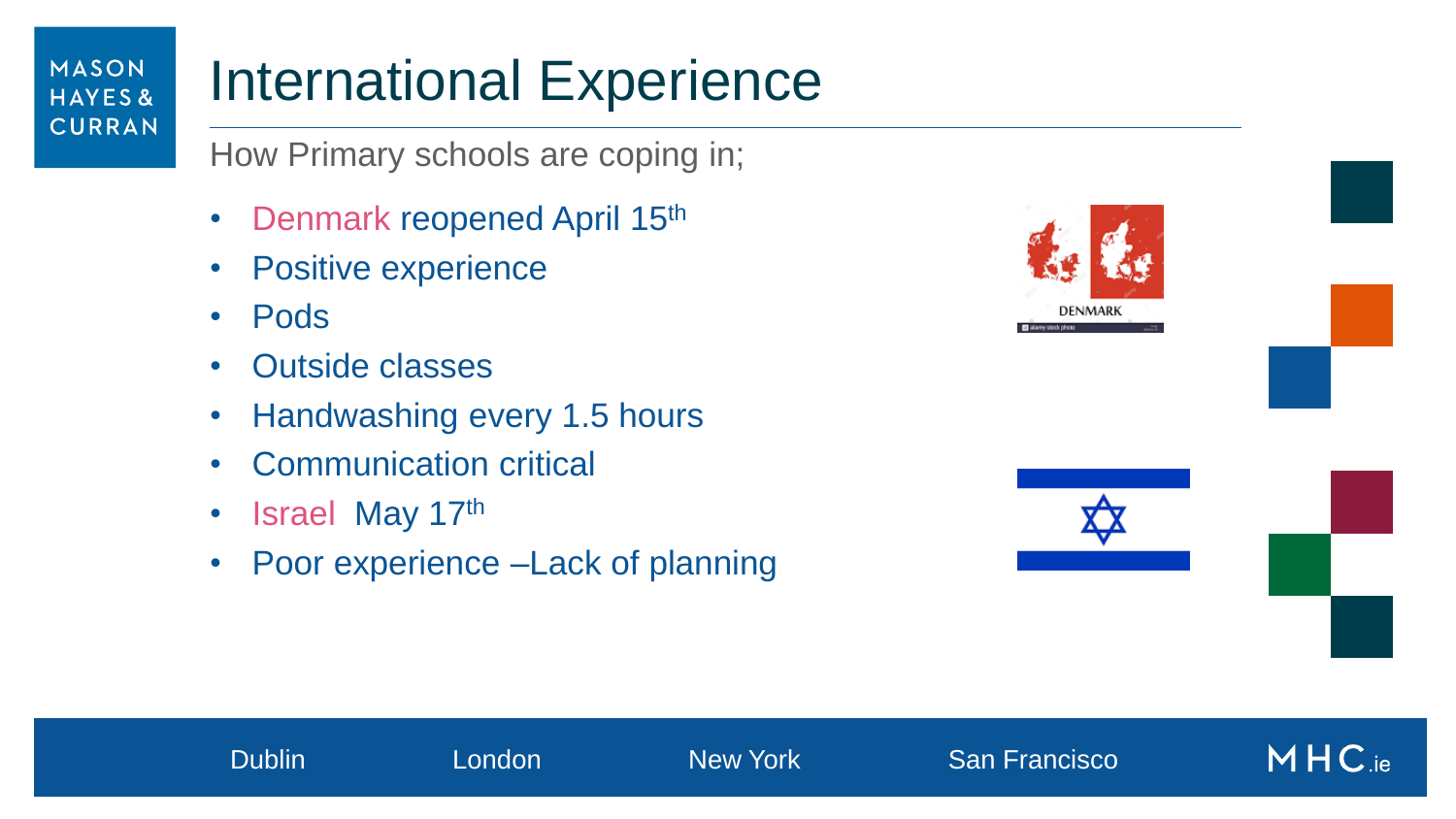# Circular 0049/2020 (Teacher/SNA)

Special Leave with Pay for Very High Risk Diagnosis

- Employee must arrange test/communicate result
- Self Isolation
- Risk assessment & Report (medical confirmation)
- Restricted movement No symptoms Close contact –

Dublin London New York San Francisco

- (Can work remotely-redeployed-DES list of duties)
- Very High Risk
- High Risk Unpaid leave/Carer's leave?

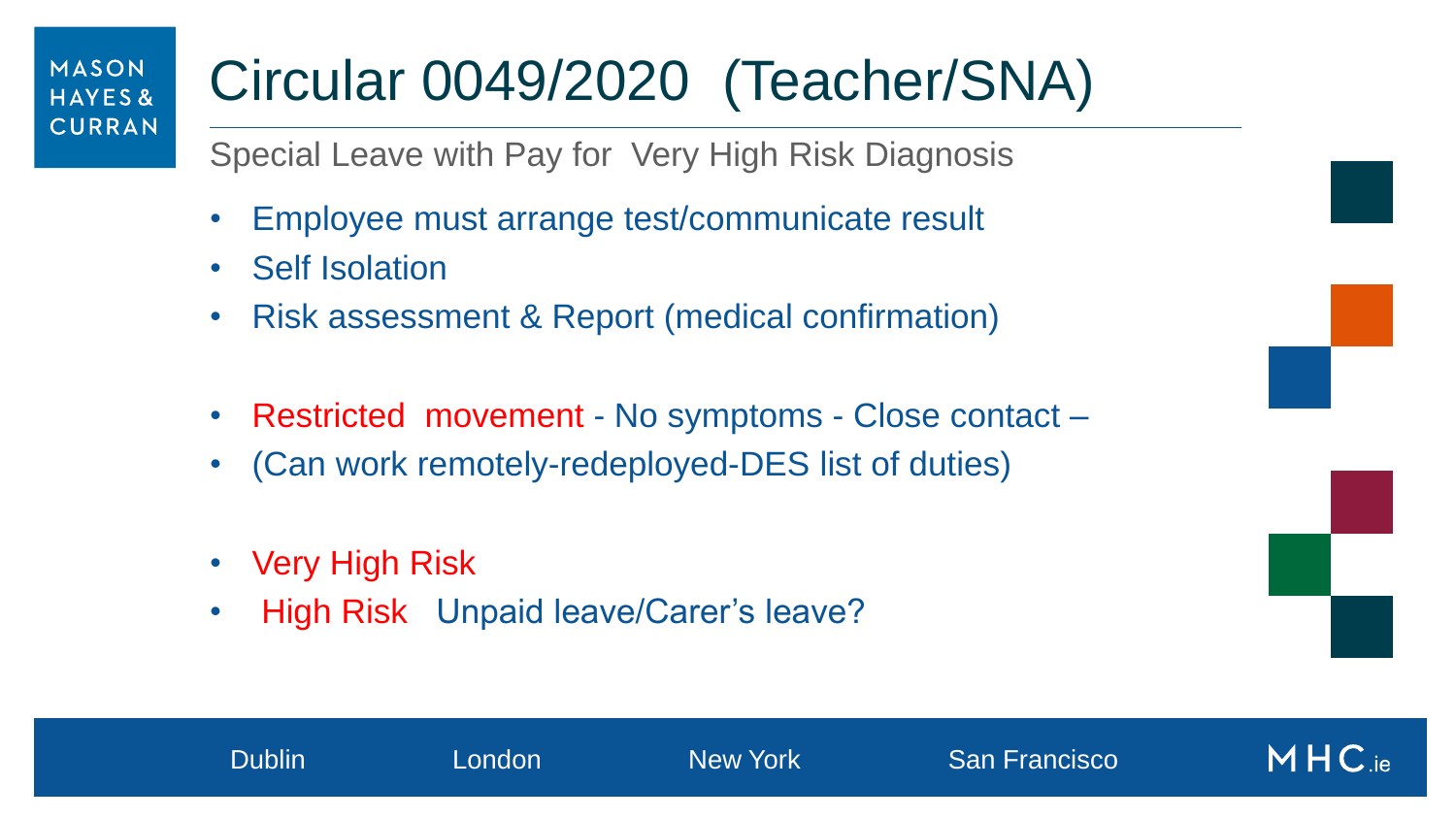### Reasonable Accommodation

Staff; Underlying health conditions –Special treatment?

Teachers/SNAs; Staggered starting times?

Pupils; Underlying health conditions Parents not wishing children to return (Tusla)



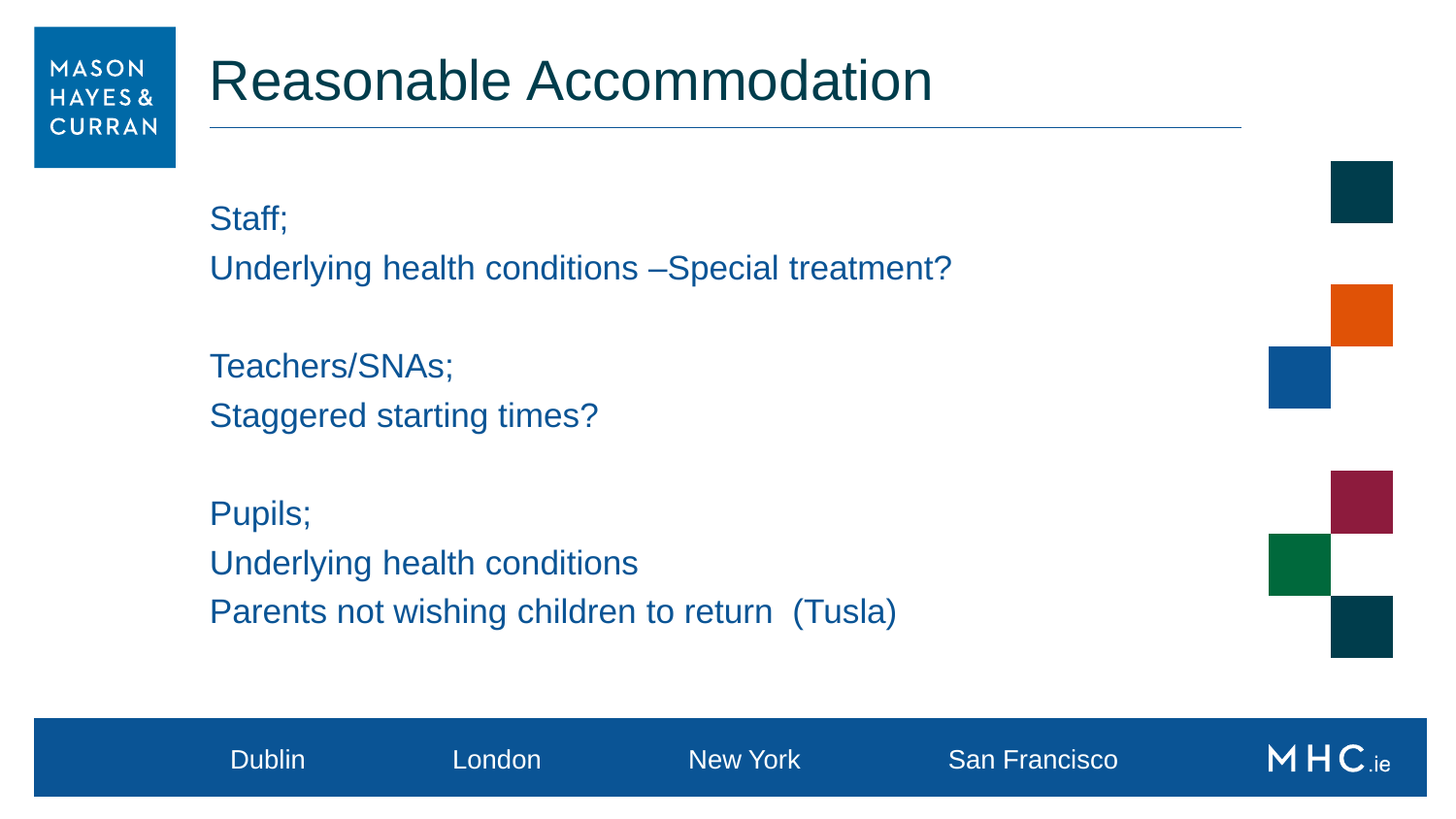### Secretary/ Caretaker/ Cleaner/ Bus Escorts

COVID-19 provisions

- *Circular 0054/2020*
- Special arrangements set out in this Circular apply to employees of recognised Primary and Post Primary schools in the Free Education Scheme and in Community National Schools under the patronage of ETBs, employed using grant funding ,who are at very high risk of serious illness from contracting COVID-19,
- Circular 0050/2020
- ETB Post Primary

Dublin London New York San Francisco

 $MHC_{\text{ie}}$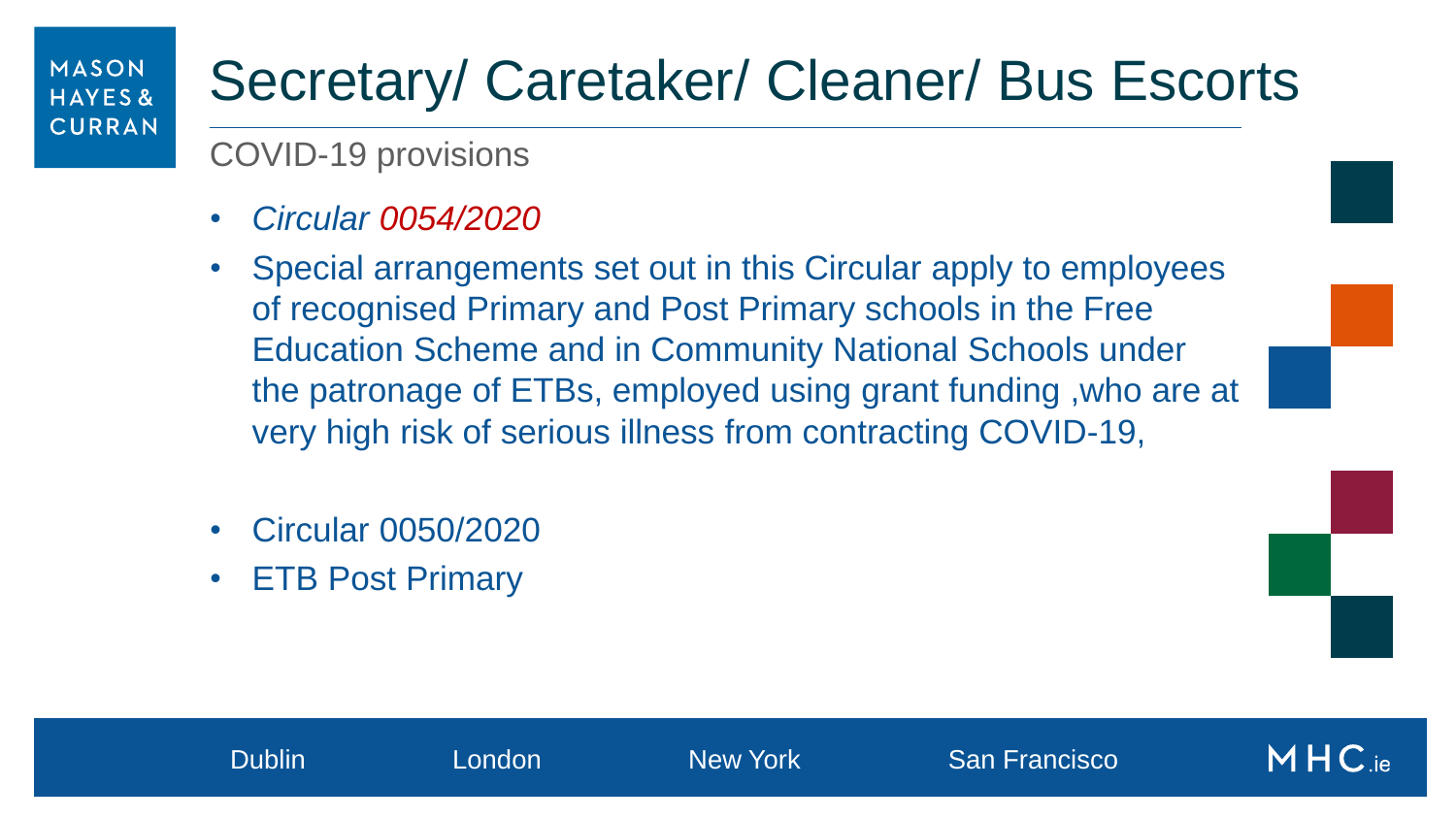### Sanctions for breach of protocol

How can we protect our schools ?

- Staff- **Disciplinary procedures**
- Teachers S.24 Education Act 1998/Circular 49/2018

Dublin London New York San Francisco

• SNAs Circular 72/2011

MASON

HAYES&

**CURRAN** 

- Ancillary staff SI no 146 of 2000
- Pupils **Code of Behaviour**
- NEWB Guidelines 2008
- **Parents/Visitors –By Appointment only**



 $MHC_{\text{ie}}$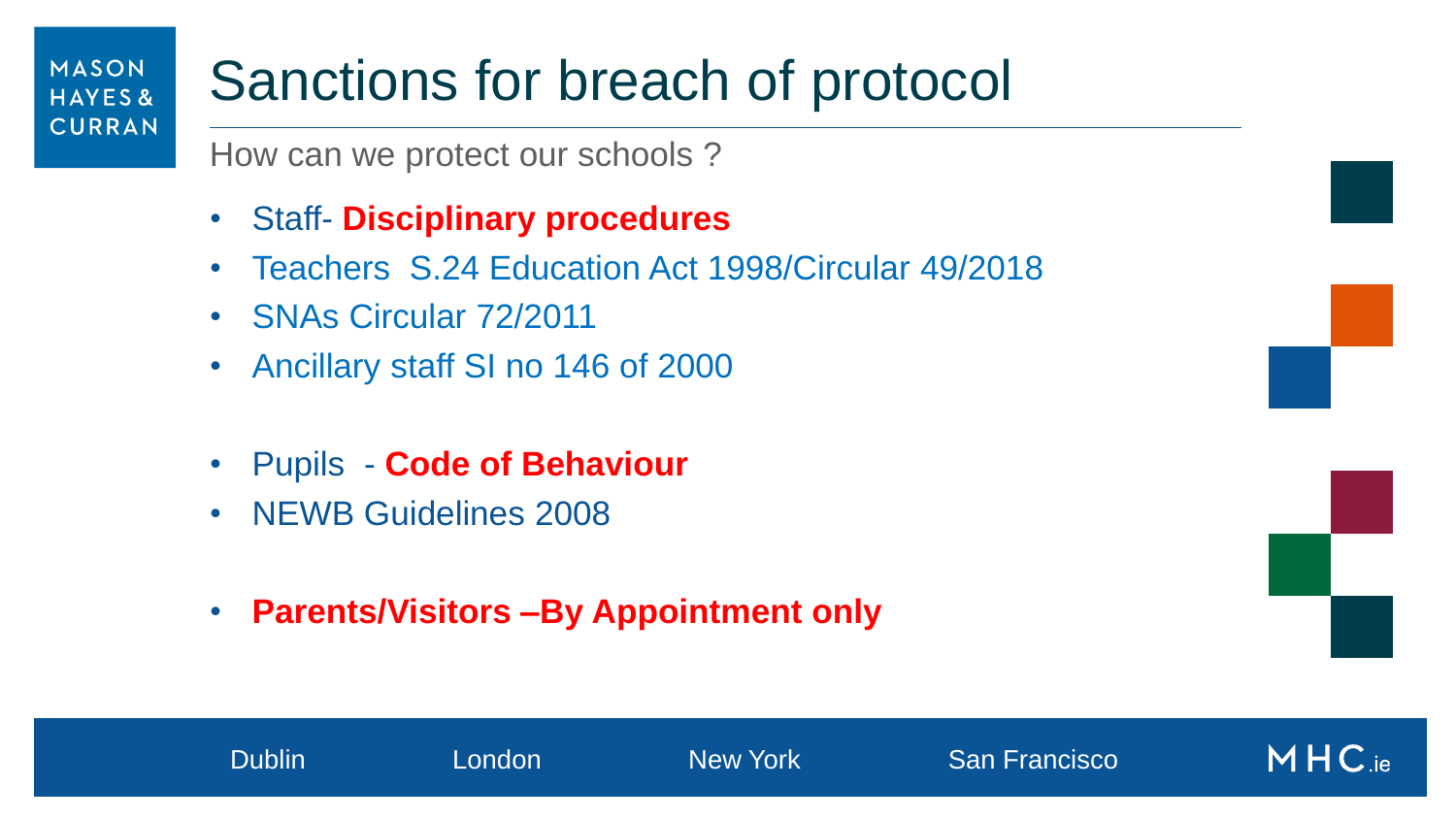# Risk Mitigation

#### What a Health & Safety Statement might look like;

|                | <b>Risks</b>        | <b>Risk</b><br><b>Assessment</b> | Control<br>measures                         | Responsible<br><b>Staff members</b>                              | <b>Reviewed</b> |
|----------------|---------------------|----------------------------------|---------------------------------------------|------------------------------------------------------------------|-----------------|
| $\mathbf{1}$   | Assembly in morning | High                             | Different<br>assembly points                | <b>Deputy Principal</b>                                          | 2/09/20         |
| $2^{\circ}$    | Classroom           | Medium                           | Social distancing<br>rules                  | <b>Class Teacher</b>                                             | 2/09/20         |
| $\mathfrak{S}$ | Staffroom           | Low                              | <b>Staggered breaks</b><br>Use own delph    | Assistant<br>Principal                                           | 4/09/20         |
| $\overline{4}$ | Hygiene/Cleaning    | High                             | Checklists<br>Continual daily<br>monitoring | Cleaners<br>Teachers<br><b>SNAs</b><br>Oversight by<br>Principal | Daily           |

MHC.ie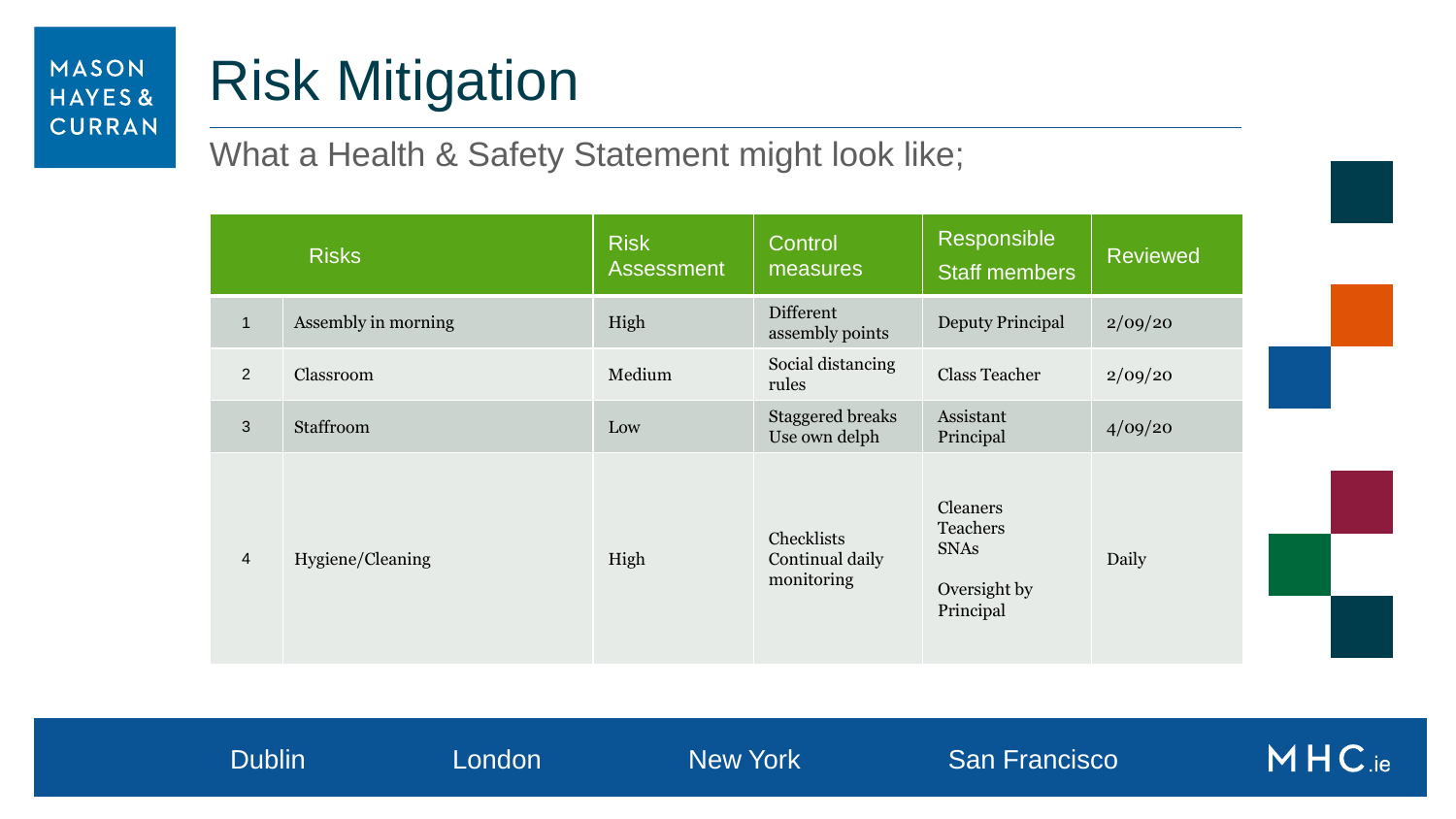

#### **Checklist**

- Revise Health & Safety Statement to include COVID-19 Risk Assessment
- Revisit your Code of Behaviour to reflect on new Admissions Policies & Covid19 environment
- Review your Response Plan regularly
- Review your Data Protection Policy in order to facilitate possible further remote teaching

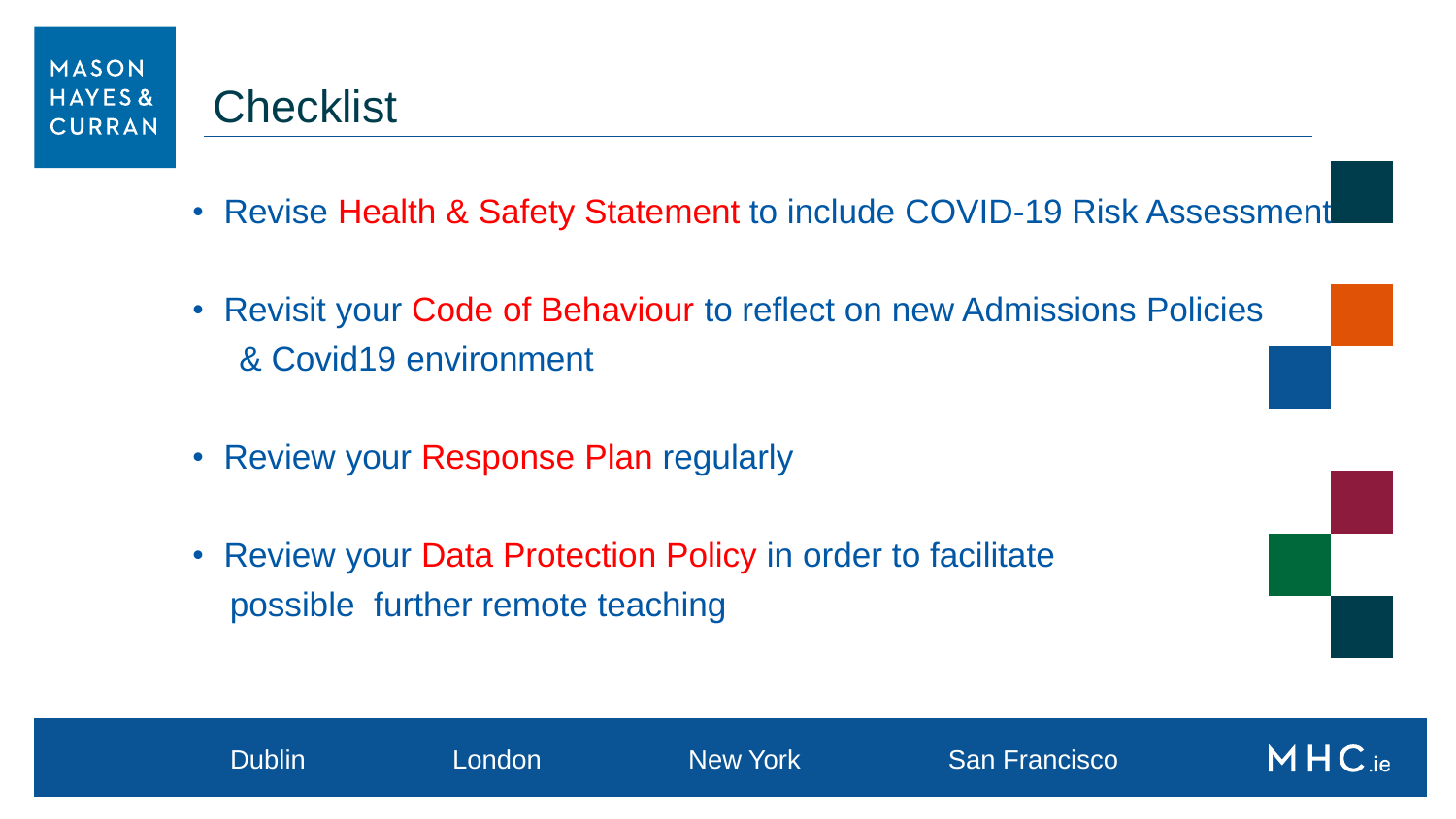### Useful Resource

- DES help line number is 057 9324461
- Email address is [reopeningschools@education.gov.ie](mailto:reopeningschools@education.gov.ie)
- <https://www.gov.ie/en/publication/dd7fb-induction-training-for-reopening-schools/>
- <https://www.gov.ie/en/publication/aObff-reopening-our-primary-and special-schools/>
- <https://www2.hse.ie/conditions/coronavirus/people-at-higher-risk.html>
- CPSMA webinar 12 August
- **IPPN live resource bundle**
- MHC Website/Webinars/Ezines

$$
\frac{1}{\sqrt{2}}\left( \frac{1}{\sqrt{2}}\right)
$$